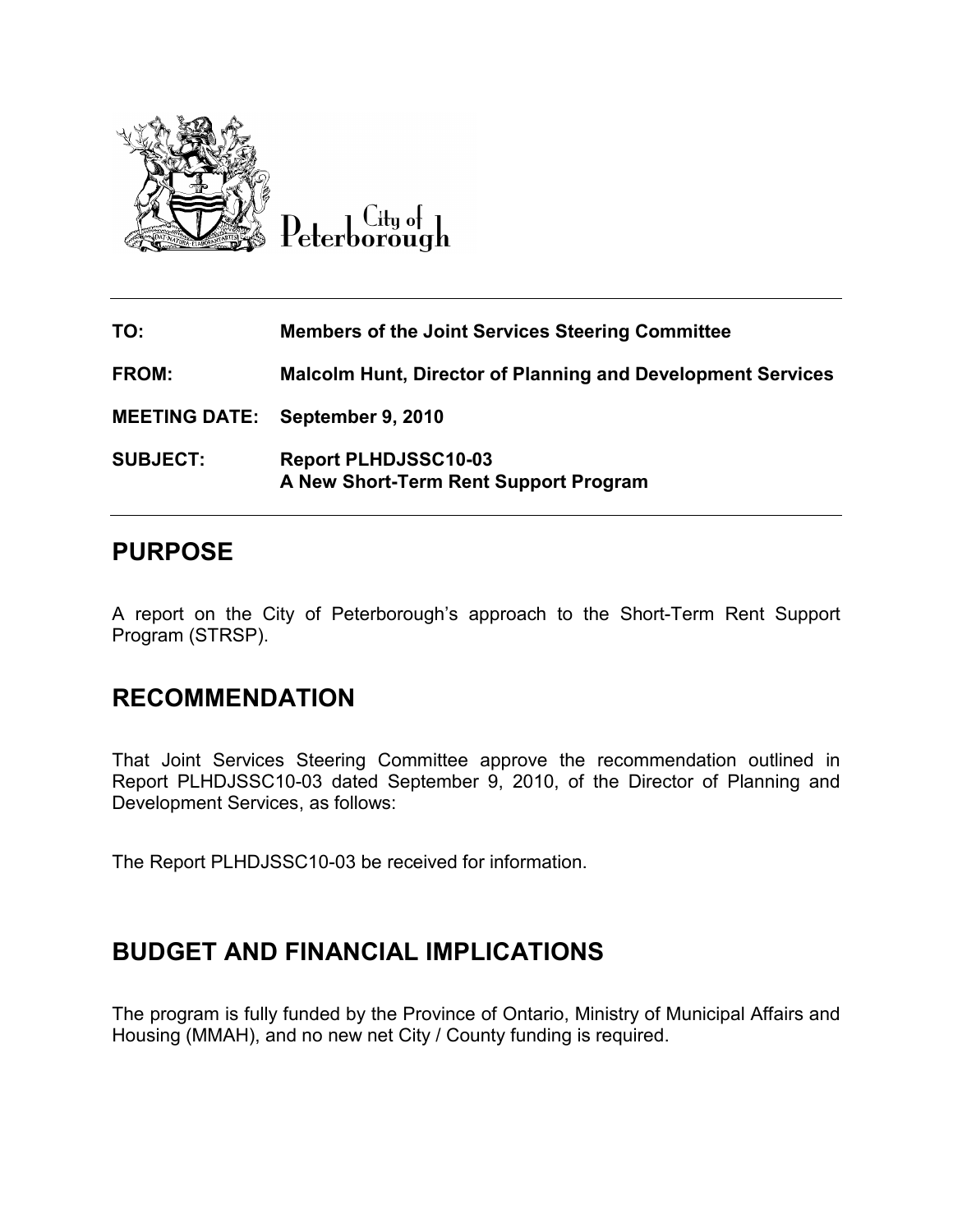# BACKGROUND

The Short-Term Rent Support Program (STRSP) is designed to help address affordability issues of low-income households during the current economic slowdown. It will last 3 years, beginning 2010/2011 and ending 2012/2013. The Ministry of Revenue will use existing program infrastructure developed for a similar program (i.e. Rental Opportunities for Ontario Families (ROOF)).

Service Managers, such as the City of Peterborough, are being provided with information by MMAH about the new program incrementally, as it becomes available. Service Managers have been asked by MMAH to participate in the program by:

- a) establishing local tenant selection criteria, in addition to provincial rules on income limits (ranging from \$21,000 to \$47,500 depending on household size) and ineligibility of households already in receipt of RGI assistance;
- b) setting the amount of a fixed monthly subsidy between \$100 and \$250 per month, as warranted by the local housing market; and,
- c) managing the application process.

Beginning in January 2011, the Province will send monthly subsidies to tenants selected by the Service Manager, and may provide a lump sum retroactive subsidy based on the Service Manager's recommendation. The monthly subsidies are transferable if the household moves.

A second delivery option is available. Service Managers may deliver "directly" and administer some or all of the available funding, working directly with selected landlords for specific eligible tenants. This delivery option is suitable for situations in which the Service Manager seeks to narrow tenant eligibility while supporting a specific housing project. A request must be sent to MMAH, in the form of a business case, for this delivery option to be considered.

#### Other similar initiatives

There are two similar short-term rent support programs, ROOF and Housing Allowance Rent Supplement (HARS)) currently available. Monthly subsidies of \$100 under ROOF are available from the Province to eligible households through a five-year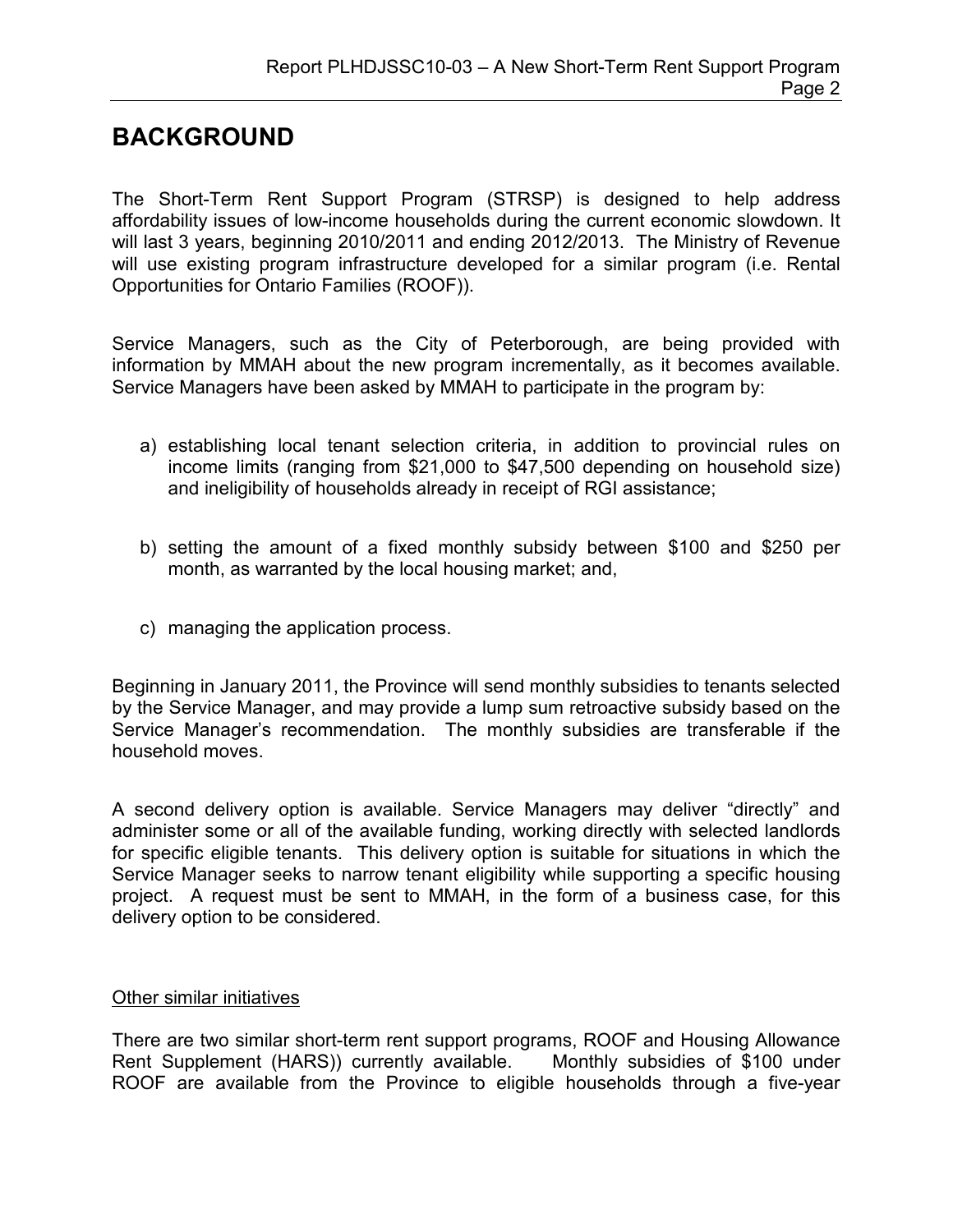initiative that started in early 2008, and monthly subsidies of \$175 and \$200 (depending on unit size) are available through HARS.

In Peterborough, there are currently 69 households in receipt of ROOF monthly subsidies, and no new households are being added. Originally, up to 120 households could receive subsidies. The high attrition rate in the ROOF program is likely due to strict eligibility criteria, especially the annual household income limit which is \$20,000. The second short-term program, HARS, is administered through Peterborough Housing Corporation (PHC) and pays landlords on behalf of about 36 households. Originally, 50 households could receive subsidies. Both programs expire in 2012/2013.

There is a need for the City to develop a comprehensive exit strategy for tenants participating in all short-term programs, so that the loss of monthly subsidies does not result in the termination of tenancies. Attrition of participants in the programs will be monitored, and an exit strategy using available resources, such as other rent supplement programs managed by PHC, will commence in 2012.

#### Peterborough's Approach to STRSP

The local approach to delivering STSRP will need to balance the availability of limited, short-term program funding in Peterborough, with the best information available about the high needs among potential client groups. As the program subsidies administered by the province are to be "first-come-first-served", the tenant selection criteria is a significant factor.

An estimate of available STRSP funding, based on the City's experience with previous allocations, is that 65 to 80 households might benefit. However, local demand will be great, as indicated by the following statistics:

- a) there are over 6,500 tenant households in the City alone with incomes below \$29,999;
- b) the social housing waiting list has over 1,500 households waiting for rent-gearedto-income; and,
- c) the greatest proportion of tenants paying more than 30% of income on rent (6,385 households) and more than 50% of income on rent (2,885 households) in Canada, is in the Peterborough census area.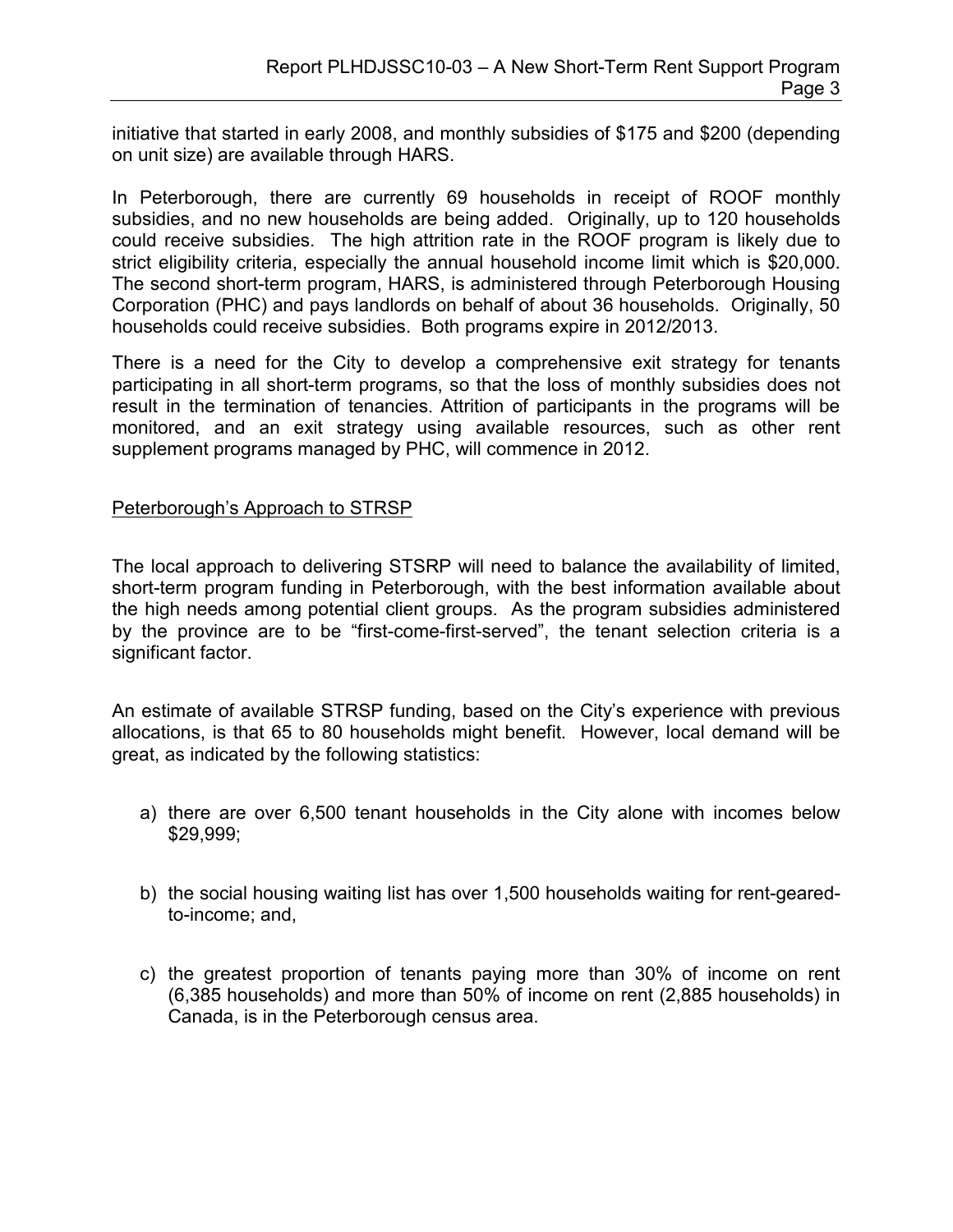The approach to program participation (e.g. tenant selection, developing other criteria and administrative processes) for STRSP will be developed by City staff, in a collaborative exercise including the Housing Division, Social Services and PHC.

In finalizing the approach, staff will consider the following questions:

- a) What is the criteria which focuses on households most in need? (e.g. size of households could be singles vs. families, household could have special needs);
- b) Is it appropriate to target applicants to the social housing waiting list? How suitable is STRSP (which does not produce rent-geared-to-income) to the needs of applicants?
- c) What is the implication of receipt of subsidy for clients of Ontario Works and Ontario Disability Support program? What discretion can the City apply in considering "income" from STRSP?
- d) What is an appropriate fixed subsidy level for STRSP to provide meaningful rent support to the maximum number of households?
- e) What specific opportunities does the "direct delivery" approach provide to the City in working with selected landlords on narrower targets for eligibility? and,
- f) What are the appropriate administrative processes for distributing, receiving and processing applications within a tight timeframe?

#### Limited details available, signing authority requested

As mentioned above, details of the STRSP, including legal documents and required authorizations, are being provided incrementally by MMAH over the coming weeks.

Through Report PLHD10-007 dated September 7, 2010, Committee of the Whole was asked to endorse the following recommendation:

"That the Mayor and Clerk, and/or other individuals as may be requested by the Province, be authorized to execute a Referral Agreement and any other documentation provided by the Province for participation in the Short-Term Rent Support Program (STRSP)."